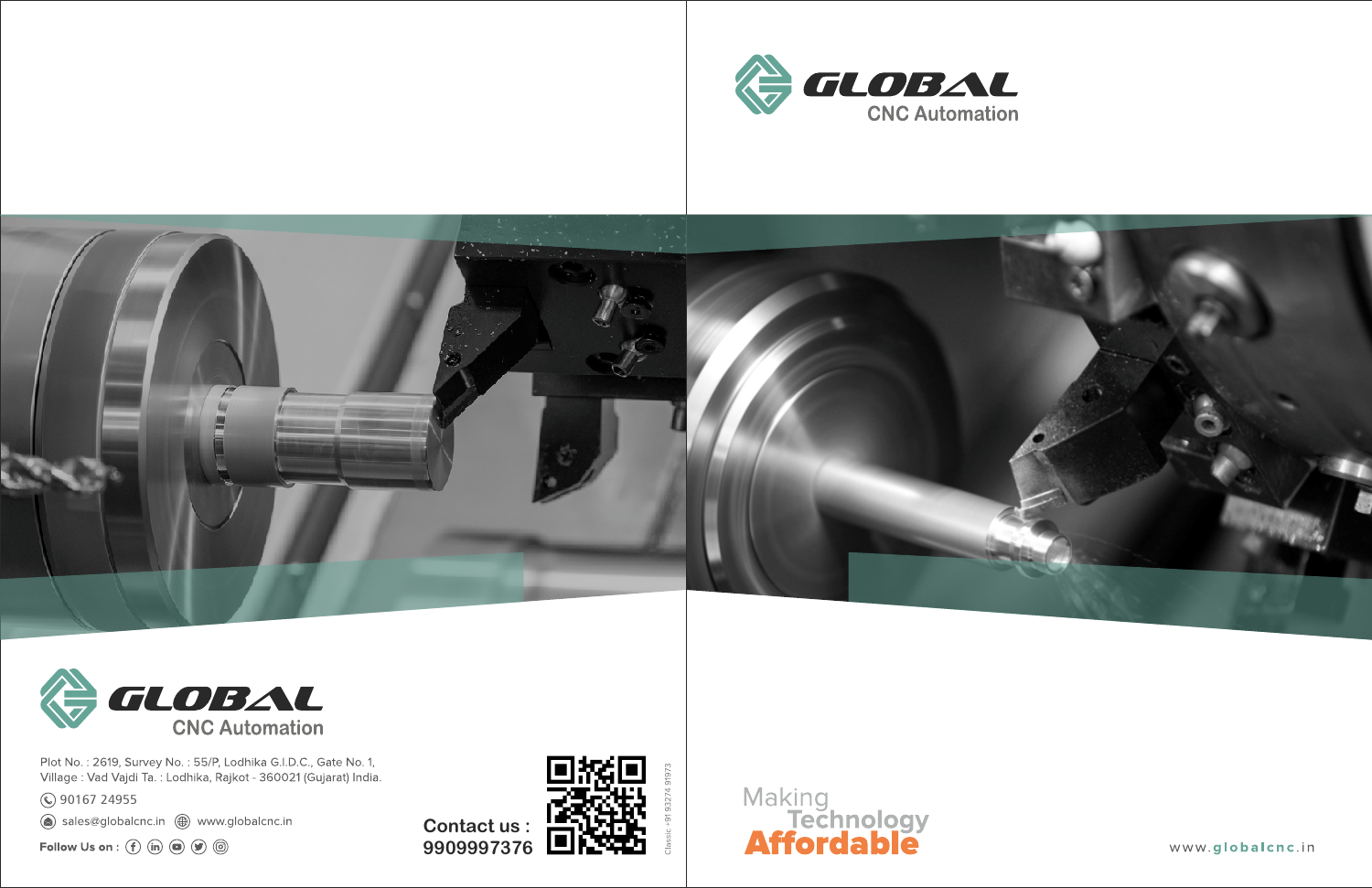| <b>MODEL</b>                | Unit        | <b>SINEWY</b><br>1325   |
|-----------------------------|-------------|-------------------------|
| <b>CAPACITY</b>             |             |                         |
| Chuck Size                  | mm          | 165                     |
| Max. Turning Dia.           | mm          | 175                     |
| Max. Turning Length         | mm          | 250                     |
| <b>Bar Capacity</b>         | mm          | 28                      |
| Travel (X/Z Axis)           | mm          | 100/250                 |
| Rapid Feed (X & Z Axis)     | $m / min$ . | 25                      |
| Spindle Motor Power Fanuc   | kw          | 3.7/5.5                 |
| Spindle Motor Power Siemens | kw          | 3.7/5.5                 |
| Spindle Bore                |             | A2 4                    |
| Spindle Speed               | rpm         | 4000                    |
| <b>Tooling System</b>       |             | <b>8-Station Turret</b> |



| <b>MODEL</b>                | <b>Unit</b> | <b>SINEWY</b><br>2035 | <b>SINEWY</b><br>2050 | <b>SINEWY</b><br>2075 | <b>SINEWY</b><br>20100 | <b>SINEWY</b><br>20120 |
|-----------------------------|-------------|-----------------------|-----------------------|-----------------------|------------------------|------------------------|
| <b>CAPACITY</b>             |             |                       |                       |                       |                        |                        |
| Chuck Size                  | mm          | 200                   | 200                   | 200                   | 200                    | 200                    |
| Max. Turning Dia.           | mm          | 290                   | 350                   | 350                   | 350                    | 350                    |
| Max. Turning Length         | mm          | 315                   | 500                   | 750                   | 1000                   | 1200                   |
| <b>Bar Capacity</b>         | mm          | 38                    | 50                    | 50                    | 50                     | 50                     |
| Travel (X/Z Axis)           | mm          | 185/315               | 190/500               | 190/750               | 175/1070               | 200/1230               |
| Rapid Feed (X & Z Axis)     | $m/m$ in.   | 25                    | 25                    | 25                    | 25                     | 25                     |
| Spindle Motor Power Fanuc   | kw          | 7.5/11                | 7.5/11                | 7.5/11                | 7.5/11                 | 7.5/11                 |
| Spindle Motor Power Siemens | kw          | 7/10                  | 9/12                  | 9/12                  | 9/12                   | 9/12                   |
| Spindle Bore                |             | A2 5                  | A2 6                  | A2 6                  | A2 6                   | A2 6                   |
| Spindle Speed               | rpm         | 3500                  | 3000                  | 3000                  | 3000                   | 3000                   |
| <b>Tooling System</b>       |             |                       | 8-Station Turret      |                       |                        |                        |

# **NANO**

| <b>MODEL</b>                | <b>Unit</b> | <b>SINEWY</b><br>2550 | <b>SINEWY</b><br>2550B | <b>SINEWY</b><br>2575 | <b>SINEWY</b><br>2575B |  |  |
|-----------------------------|-------------|-----------------------|------------------------|-----------------------|------------------------|--|--|
| <b>CAPACITY</b>             |             |                       |                        |                       |                        |  |  |
| Chuck Size                  | mm          | 250                   | 250                    | 250                   | 250                    |  |  |
| Max. Turning Dia.           | mm          | 350                   | 350                    | 350                   | 350                    |  |  |
| Max. Turning Length         | mm          | 500                   | 500                    | 750                   | 750                    |  |  |
| <b>Bar Capacity</b>         | mm          | 50                    | 73                     | 50                    | 73                     |  |  |
| Travel (X/Z Axis)           | mm          | 190 / 500             | 190/530                | 190/750               | 190/780                |  |  |
| Rapid Feed (X & Z Axis)     | $m / min$ . | 25                    | 25                     | 25                    | 25                     |  |  |
| Spindle Motor Power Fanuc   | kw          | 11/15                 | 11/15                  | 11/15                 | 11/15                  |  |  |
| Spindle Motor Power Siemens | kw          | 12/16                 | 12/16                  | 12/16                 | 12/16                  |  |  |
| Spindle Bore                |             | A2 6                  | A2 8                   | A2 <sub>6</sub>       | A2 8                   |  |  |
| Spindle Speed               | rpm         | 3000                  | 2500                   | 3000                  | 2500                   |  |  |
| <b>Tooling System</b>       |             | 8-Station Turret      |                        |                       |                        |  |  |

# **FEATURES**

| <b>MODEL</b>                | <b>Unit</b> | <b>NANO</b><br>200 |
|-----------------------------|-------------|--------------------|
| <b>CAPACITY</b>             |             |                    |
| Chuck Size                  | mm          | 200                |
| Max. Turning Dia.           | mm          | 350                |
| Max. Turning Length         | mm          | 300                |
| <b>Bar Capacity</b>         | mm          | 50                 |
| Travel (X/Z Axis)           | mm          | 200 / 300          |
| Rapid Feed (X & Z Axis)     | $m / min$ . | 25                 |
| Spindle Motor Power Fanuc   | kw          | 7.5/11             |
| Spindle Motor Power Siemens | kw          | 7/10               |
| Spindle Bore                |             | A2 6               |
| Spindle Speed               | rpm         | 3000               |
| <b>Tooling System</b>       |             | 8-Station Turret   |

- Roller Type Guideways
- Ground Ballscrew with Double Nuts
- FEA Analyzed Machine Structure
- 

• Operator Friendly Design • Vibration Free Structure • Elegant Look of Machine

### **FEATURES**

- Roller Type Guideways
- Ground Ballscrew with Double Nuts
- FEA Analyzed Machine Structure
- 

# **SINEWY SERIES**

# **TURNING**

# **SINEWY SERIES**

# **TURNING**

• Operator Friendly Design • Vibration Free Structure • Elegant Look of Machine



| <b>MODEL</b>                | <b>Unit</b> | <b>SINEWY</b><br>3050 | <b>SINEWY</b><br>3075 | <b>SINEWY</b><br>3100 | <b>SINEWY</b><br>30150 | <b>SINEWY</b><br>30200 |
|-----------------------------|-------------|-----------------------|-----------------------|-----------------------|------------------------|------------------------|
| <b>CAPACITY</b>             |             |                       |                       |                       |                        |                        |
| Chuck Size                  | mm          | 305                   | 305                   | 305                   | 305                    | 305                    |
| Max. Turning Dia.           | mm          | 490                   | 490                   | 490                   | 600                    | 600                    |
| Max. Turning Length         | mm          | 500                   | 750                   | 1000                  | 1500                   | 2000                   |
| <b>Bar Capacity</b>         | mm          | 73                    | 73                    | 73                    | 73                     | 73                     |
| Travel (X/Z Axis)           | mm          | 265 / 500             | 265 / 750             | 265 / 1000            | 320 / 1500             | 320 / 2000             |
| Rapid Feed (X & Z Axis)     | $m / min$ . | 25                    | 25                    | 25                    | 25                     | 25                     |
| Spindle Motor Power Fanuc   | kw          | 11/15                 | 11/15                 | 11/15                 | 15/18.5                | 15/18.5                |
| Spindle Motor Power Siemens | kw          | 12/16                 | 12/16                 | 12/16                 | 12/16                  | 12/16                  |
| Spindle Bore                |             | A2 8                  | A2 8                  | A2 8                  | A2 8                   | A2 8                   |
| Spindle Speed               | rpm         | 2000                  | 2000                  | 2000                  | 2000                   | 2000                   |
| <b>Tooling System</b>       |             |                       |                       | 8-Station Turret      |                        |                        |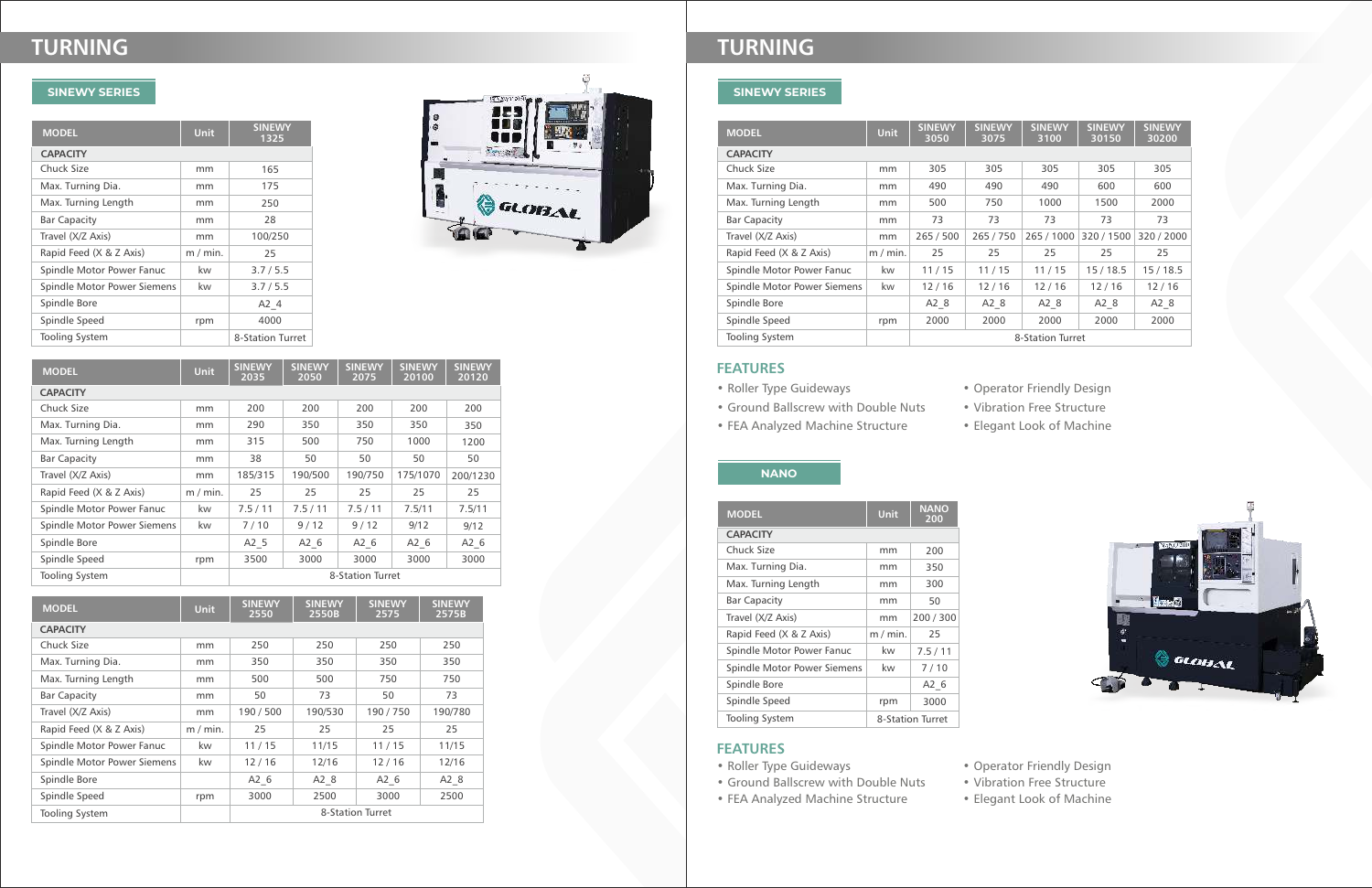#### **VMC C-FRAME**

## **FEATURES**

- Broader Column Structure
- Higher Stability with wide base
- Finite element Analyzed Machine Structure
- Table with high load carrying capacity
- Roller Guide ways for higher load capacity
- Ergonomic Design
- Electronic Counter Balance
- Manual & Auto Coolant System
- Centralized Automatic Lubrication
- Easy Chip Evacuation

#### **STANDARD ACCESSORIES**

- AC Variable Speed Spindle Motor
- Automatic Tool Changer (24 tools)
- Basic Coolant System with chip tray
- Manual Pulse generator
- Centralized automatic lubrication
- Panel air conditioner
- Air gun
- Spindle taper air blow
- Ring coolant around spindle
- Maintenance tool kit
- Rear Chip disposal

## **OPTIONAL ACCESSORIES**

- 
- High pressure coolant through spindle
- -
- Edge fnder
	-
- Chiller Unit
- 
- 
- Chip Conveyer in lieu of chip tray
- CNC rotary axis as 4th axis / indexing
- Voltage Stabilizer
	-
- Optical Scale
- Automatic Front Door
	-
- Prob for tool offset and job offset



#### **LINEAR**

## **FEATURES**

- Roller Type Guideways
- Ground Ballscrew with Double Nuts
- FEA Analyzed Machine Structure



### **FEATURES**

# **TURNING MILLING**

#### **VIGOR**

- Ball Type Guideways
- Ground Ballscrew with Double Nuts
- Vibration Free Structure
- FEA Analyzed Machine Structure
- Elegant Look of Machine

• Operator Friendly Design

- Operator Friendly Design
- Vibration Free Structure
- Elegant Look of Machine

| <b>MODEL</b>                | Unit        | <b>LINEAR</b><br>8020 | <b>LINEAR</b><br>1530 |
|-----------------------------|-------------|-----------------------|-----------------------|
| <b>CAPACITY</b>             |             |                       |                       |
| Std. Turning Dia            | mm          | 80                    | 150                   |
| Max. Turning Dia.           | mm          | 120                   | 180                   |
| Max. Turning Length         | mm          | 200                   | 300                   |
| <b>Bar Capacity</b>         | mm          | 28                    | 38                    |
| Travel (X/Z Axis)           | mm          | 280 / 200             | 400 / 300             |
| Rapid Feed (X & Z Axis)     | $m / min$ . | 25                    | 25                    |
| Spindle Motor Power Fanuc   | kw          | 3.7/5.5               | 7.5/11                |
| Spindle Motor Power Siemens | kw          | 3.7/5.5               | 7/10                  |
| Spindle Bore                |             | A2 4                  | A2 5                  |
| Spindle Speed               | rpm         | 4000                  | 3500                  |
| <b>Tooling System</b>       |             |                       | Linear                |

| <b>MODEL</b>                | Unit        | <b>VIGOR</b><br>160 | <b>VIGOR</b><br>200 |
|-----------------------------|-------------|---------------------|---------------------|
| <b>CAPACITY</b>             |             |                     |                     |
| Chuck Size                  | mm          | 165                 | 200                 |
| Max. Turning Dia.           | mm          | 290                 | 350                 |
| Max. Turning Length         | mm          | 300                 | 500                 |
| <b>Bar Capacity</b>         | mm          | 42                  | 50                  |
| Travel (X/Z Axis)           | mm          | 185/300             | 185/500             |
| Rapid Feed (X & Z Axis)     | $m / min$ . | 25                  | 25                  |
| Spindle Motor Power Fanuc   | kw          | 7.5/11              | 7.5/11              |
| Spindle Motor Power Siemens | kw          | 7/10                | 9/12                |
| Spindle Bore                |             | A2 5                | A2 6                |
| Spindle Speed               | rpm         | 3000                | 3000                |
| <b>Tooling System</b>       |             |                     | 8-Station Turret    |



| <b>MODEL</b>                         | <b>Unit</b> | <b>VMC 600</b> | <b>VMC 800</b> | <b>VMC 1000</b> |  |  |
|--------------------------------------|-------------|----------------|----------------|-----------------|--|--|
| <b>CAPACITY</b>                      |             |                |                |                 |  |  |
| X Axis                               | mm          | 600            | 800            | 1000            |  |  |
| Y Axis                               | mm          | 400            | 550            | 600             |  |  |
| Z Axis                               | mm          | 400            | 550            | 600             |  |  |
| Table Top to Spindle Face            | mm          | 100 to 500     | 100 to 650     | 150 to 750      |  |  |
| Distance from floor to table         | mm          | 950            | 950            | 950             |  |  |
| Spindle Center-column front distance | mm          | 500            | 530            | 640             |  |  |
| <b>TABLE</b>                         |             |                |                |                 |  |  |
| Table Size                           | mm          | 810 x 440      | 1000 x 550     | 1200 x 650      |  |  |
| Table Slot (No./Size/Pitch)          | mm          | 3/18/125       | 5/18/100       | 5/18/100        |  |  |
| Max. Load on table                   | kg          | 400            | 500            | 1000            |  |  |
| <b>SPINDLE POWER STANDARD</b>        |             |                |                |                 |  |  |
| Max. Spindle Speed                   | rpm         | 8000           | 8000           | 8000            |  |  |
| <b>Spindle Nose</b>                  |             | <b>BT-40</b>   | <b>BT-40</b>   | <b>BT-40</b>    |  |  |
| <b>Bearing Diameter</b>              | mm          | 60             | 70             | 70              |  |  |
| Spindle Power                        | kw          | <b>Siemens</b> | <b>Siemens</b> | <b>Siemens</b>  |  |  |
| (Cont./S6-40 % rating)               |             | 5.5/7.5        | 9/12           | 9/12            |  |  |
| Spindle Power                        | kw          | Fanuc          | Fanuc          | Fanuc           |  |  |
| (Cont./30 min rating                 |             | 5.5/7.5        | 7.5/11         | 7.5/11          |  |  |
| Spindle Power                        | kw          | Mitsubishi     | Mitsubishi     | Mitsubishi      |  |  |
| (Cont./30 min rating                 |             | 5.5/7.5        | 7.5/11         | 7.5/11          |  |  |
| <b>FEED RATE</b>                     |             |                |                |                 |  |  |
| Rapid Traverse (X-Y-Z)               | m/min       | 25             | 25             | 25              |  |  |
| Cutting Feed Rate (X-Y-Z)            | m/min       | 10             | 10             | 10              |  |  |
| <b>ATC (Automatic Tool Change)</b>   |             |                |                |                 |  |  |
| <b>Tool Capacity</b>                 | Nos.        | 24             | 24             | 24              |  |  |
| Max. Tool Dia. (with Adj. tool)      | mm          | 80             | 80             | 80              |  |  |
| Max. Tool Dia. (without Adj. Tool)   | mm          | 150            | 150            | 150             |  |  |
| Max. Tool Length                     | mm          | 250            | 250            | 250             |  |  |
| Max. Tool Weight                     | kg          | 8              | 8              | 8               |  |  |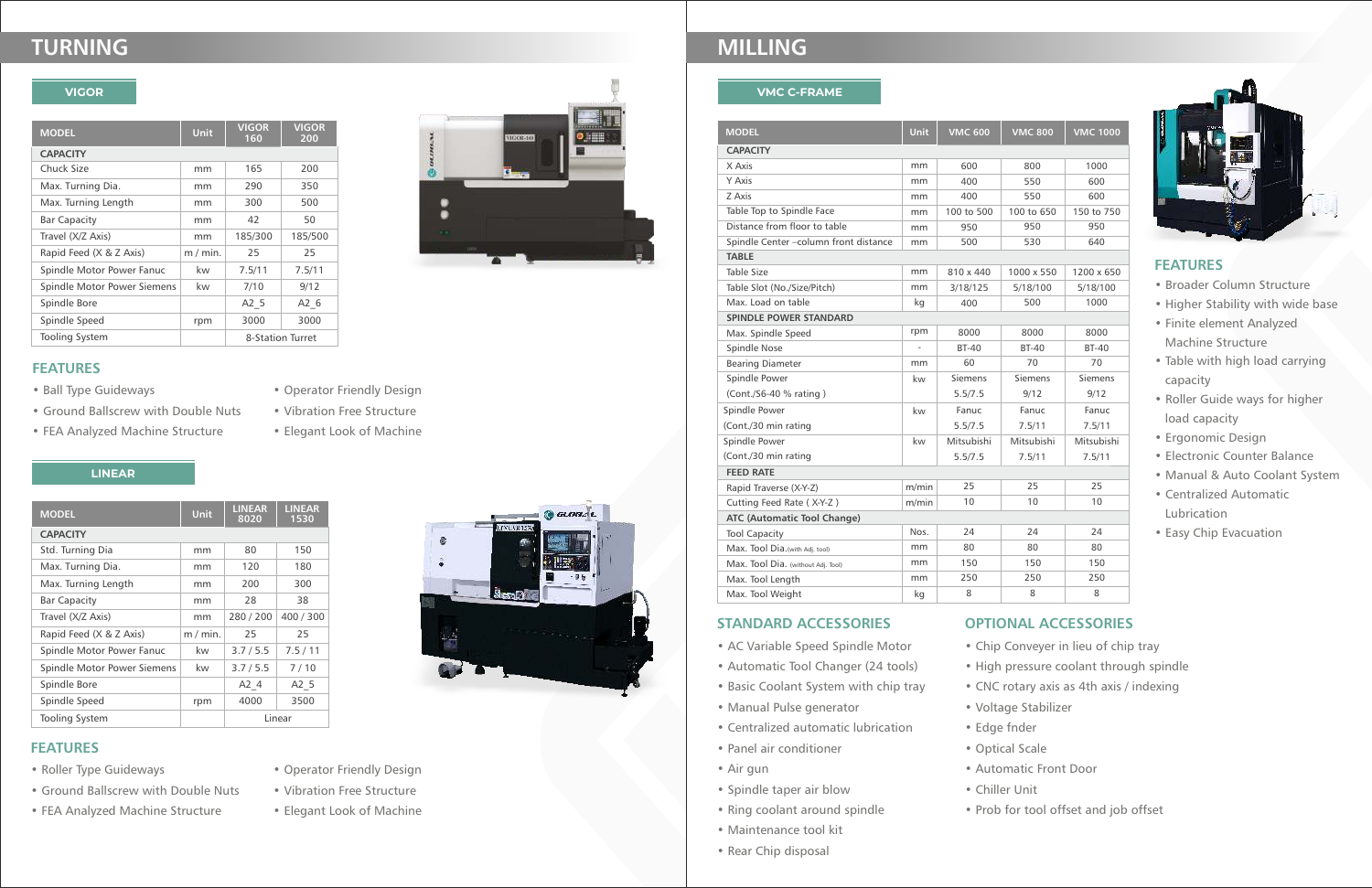#### **AF AUTOMATION**

## **FEATURES**

- High Productivity by providing automatic work Piece Transfer
- Compact Machine Seize, Saves approx. 25% of space
- High Efficiency & accuracy
- Low Vibration
- FEA Analyzed Machine Structure
- Linear block adjustment
- Pick & place system
- Easy Chip Removal

# **STANDARD ACCESSORIES**

- 
- Ground Ball Screw with
	- Doubles Nuts



- Roller Type Guideways
- 
- 
- 
- 
- 
- 
- 
- Radial Tool Holder
- - Pneumatic Pick & Place

- 
- 
- 
- 
- 
- Foor Switch
- Axial Tool Holders
- Boring Tool Holders
- Hydraulic Chuck with
- Actuating Cylinders
- Patrol Light

## **OPTIONAL ACCESSORIES**

- Power Head (Turning & Milling)
- Online Measurement System
- Mechanical Arm System
- Bowl Feeder

| <b>MODEL</b>                | <b>Unit</b> | <b>AF-80</b>  | <b>AF-100</b> |  |
|-----------------------------|-------------|---------------|---------------|--|
| <b>CAPACITY</b>             |             |               |               |  |
| Max. Turning Dia            | mm          | 80            | 100           |  |
| Max. Turning Length         | mm          | 50            | 50            |  |
| <b>Bar Capacity</b>         | mm          | 28            | 38            |  |
| Travel (X/Z Axis)           | mm          | 500/200       | 500/200       |  |
| Rapid Feed (X & Z Axis)     | $m / min$ . | 25            | 25            |  |
| Spindle Motor Power Fanuc   | kw          | 3.7/5.5       | 5.5/7.5       |  |
| Spindle Motor Power Siemens | kw          | 828D 3.7/5.5  | 828D 5.5/7.5  |  |
| Spindle Bore                |             | A2 4          | A2 5          |  |
| Spindle Speed               | rpm         | 4000          | 3500          |  |
| <b>Tooling System</b>       |             | <b>IINFAR</b> |               |  |

### **DOUBLE COLUMN MACHINE**

### **FEATURES**

- Highly rigid double column design
- Higher stability with wide base
- Suitable for high speed machining & hard part machining
- Roller guideways for higher load capacity
- Minimum overhand spindle for better performance
- Easy job handling with widely open door area
- Easy chip removal
- User friendly design

## **STANDARD ACCESSORIES**

- Automatic tool changer (20 tools)
- Basic coolant system with chip tray
- Manual pulse generator
- Centralized automatic lubrication
- Panel air conditioner
- Full machine guard
- Air gun
- Spindle taper air blow
- Maintenance tool kit
- Chip Flushing
- Screw Conveyor

# **OPTIONAL ACCESSORIES**

- Chip conveyer in lieu of chip tray
- High pressure coolant through spindle
- CNC rotary axis as 4th axis / indexing
- Coolant gun
- Voltage stabilizer
- Edge finder
- Automatic Door
- Chiller Unit
- Prob for tool offset and job offset

# **MILLING AUTOMATION**

| <b>MODEL</b>                       | <b>Unit</b> | <b>DCM 1500</b> | <b>DCM 2012</b>                 | <b>DCM 2218</b> |  |  |
|------------------------------------|-------------|-----------------|---------------------------------|-----------------|--|--|
| <b>CAPACITY</b>                    |             |                 |                                 |                 |  |  |
| X Axis (Spindle Horizontal)        | mm          | 1500            | 2000                            | 2200            |  |  |
| Y Axis (Table front to Back)       | mm          | 1000            | 1200                            | 1800            |  |  |
| Z Axis (Spindle Vertical)          | mm          | 750             | 750                             | 750             |  |  |
| Table Top to Spindle Face          | mm          | 150 to 900      | 150 to 900                      | 150 to 900      |  |  |
| Distance between Column            | mm          | 1240            | 1340                            | 1900            |  |  |
| <b>TABLE</b>                       |             |                 |                                 |                 |  |  |
| <b>Table Size</b>                  | mm          | 1700x1000       | 2100x1200                       | 2000x1600       |  |  |
| Table Slot                         | mm          | 22x7x125        | 22x7x160                        | 22/11/125       |  |  |
| Floor to table top                 | mm          | 945             | 945                             | 925             |  |  |
| Max. Load on table                 | kg          | 2200            | 4000                            | 5000            |  |  |
| <b>SPINDLE</b>                     |             |                 |                                 |                 |  |  |
| Max. Spindle Speed                 | rpm         | $0 - 6000$      | $0 - 6000$                      | 6000            |  |  |
| <b>Spindle Nose</b>                |             | <b>BT-50</b>    | <b>BT-50</b>                    | <b>BT-50</b>    |  |  |
| Bearing Dia                        | mm          | 100             | 100                             | 100             |  |  |
| Spindle Power                      | kw          | Fanuc 15/18.5   | Fanuc 15/18.5                   | Fanuc 18.5/22   |  |  |
| (Con./30 min)                      |             |                 | Siemens 15/18.5 Siemens 15/18.5 | Siemens 18.5/22 |  |  |
| <b>FEED RATE</b>                   |             |                 |                                 |                 |  |  |
| Rapid Traverse (X-Y-Z)             | m/min       | 20              | 20                              | 20              |  |  |
| Cutting Feed Rate (X-Y-Z)          | m/min       | 10              | 10                              | 10              |  |  |
| ATC (Automatic Tool Change)        |             |                 |                                 |                 |  |  |
| <b>Tool Capacity</b>               | Nos.        | 20              | 20                              | 20              |  |  |
| Max. Tool Dia.(with Adj. tool)     | mm          | 125             | 125                             | 125             |  |  |
| Max. Tool Dia. (without Adj. Tool) | mm          | 200             | 200                             | 200             |  |  |
| Max. Tool Length                   | mm          | 400             | 400                             | 400             |  |  |
| Max. Tool Weight                   | kg          | 20              | 20                              | 20              |  |  |
|                                    |             |                 |                                 |                 |  |  |

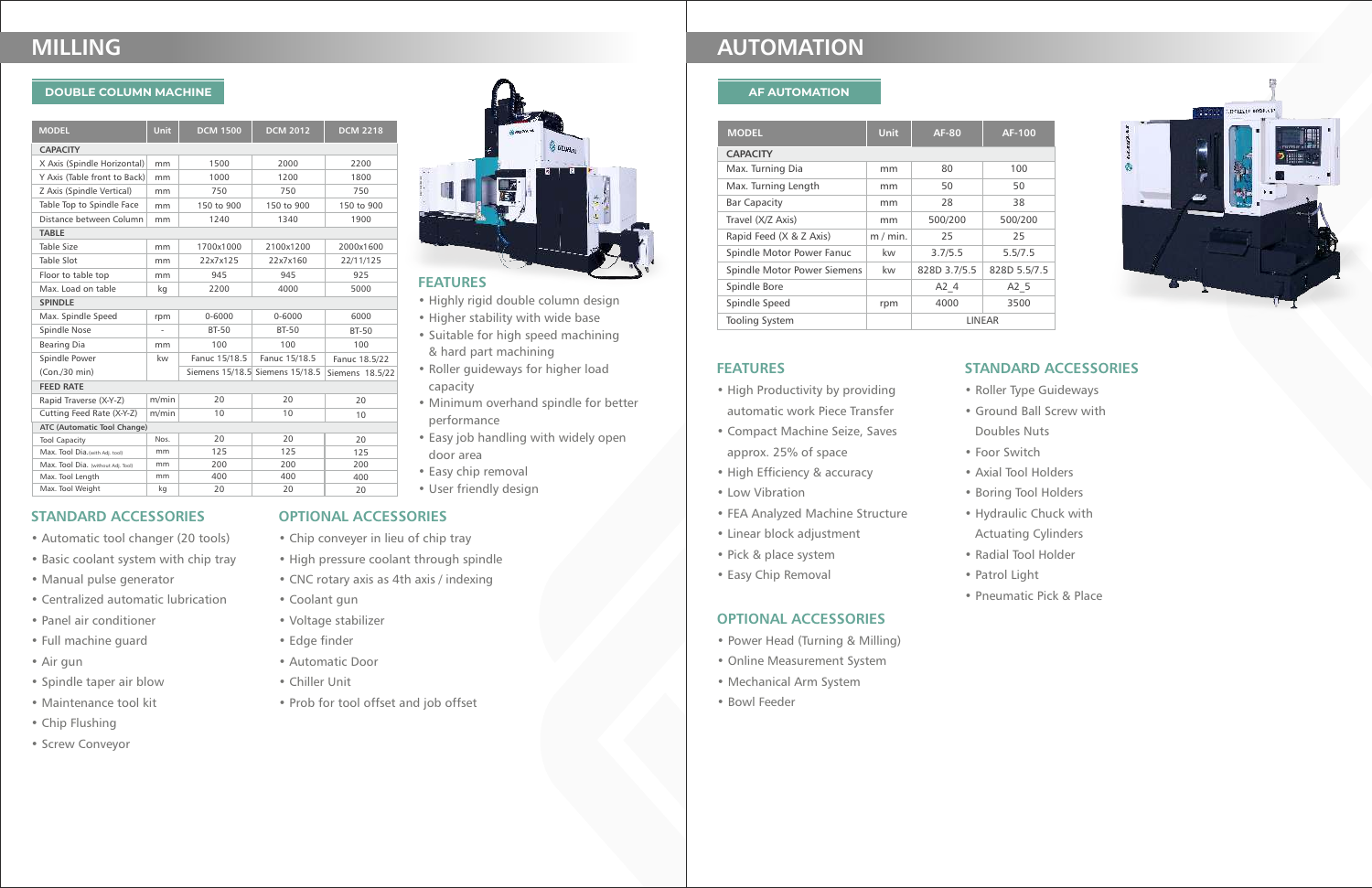#### **DS AUTOMATION**

#### **FEATURES**

- High Productivity by providing automatic work Piece Transfer
- Compact Machine Size, Saves approx. 25% of Space
- High Efficiency & Accuracy
- Low Vibration
- FEM Analyzed Machine Structure
- Twin Spindle
- Linear block adjustment
- Pick & place system
- Easy Chip Removal

## **STANDARD ACCESSORIES**

- Roller Type Guideways
- Ground Ball Screw with Double Nuts
- Foot Switch
- Axial Tool Holders
- Boring Tools Holders
- Hydraulic Chuck with Actuating Cylinders
- Radial Tool Holder
- Patrol Light
- Pneumatic Pick & Place

#### **STANDARD ACCESSORIES**

- Power Head (Turning & Milling)
- Online Measurement System
- Mechanical Arm System
- Bowl Feeder

#### **DS AUTOMATION**

## **FEATURES**

- Twin spindle chucker with 3 axis gantry robot
- Twin Tool Block System
- Un-manned loading to unloading operations
- Auto feeder and change over station available
- Job measuring System, Cleaning System & orientation unit available
- Hydraulic chucking on both spindles
- Centralized & programmable lubrication
- Electrical panel with A.C.
- Fully tooled up solutions to meet customer need

#### **STANDARD ACCESSORIES**

- Roller Type Guideways
- Ground Ball Screw with Double Nuts
- Foot Switch
- Axial Tool Holders
- Boring Tool Holders
- Hydraulic chuck with Actuating Cylinders
- Radial Tool Holder
- Patrol Light
- Pneumatic Pick & Place

# **OPTIONAL ACCESSORIES**

- Power Head (Turning & Milling)
- 
- 
- 
- 
- 
- 
- 



- Online Measurement System
- Mechanical Arm System
- Bowl Feeder

# **AUTOMATION AUTOMATION**

| <b>MODEL</b>                      | Unit   | <b>DS-135G</b> | <b>DS-150G</b>           | <b>DS-200G</b>      |  |
|-----------------------------------|--------|----------------|--------------------------|---------------------|--|
| <b>CAPACITY (BASIC MACHINE)</b>   |        |                |                          |                     |  |
| Swing Over Bed                    | mm     | 350            | 450                      | 300                 |  |
| Max. Turning Dia.                 | mm     | 135            | 150                      | 210                 |  |
| Max. Turning Length               | mm     | 150            | 150                      | 150                 |  |
| Cross X1 & X2 Axis Travel         | mm     | $150 + 150$    | $185 + 185$              | $200 + 200$         |  |
| Longitudinal Z1 & Z2 Axis Travel  | mm     | $250 + 250$    | $300 + 300$              | $300 + 300$         |  |
| Rapid (X & Z Axis)                | m/min. | 25             | 25                       | 25                  |  |
| <b>CAPACITY (GANTRY ROBOT)</b>    |        |                |                          |                     |  |
| Max. Clamping Dia.                | mm     | 80             | 80                       | 172                 |  |
| Max. Clamping Length              | mm     | 50             | 50                       | 42                  |  |
| Max. Part Weight                  | Kg     | 1(2)           | 1(2)                     | 5                   |  |
| (Each Components)                 |        |                |                          |                     |  |
| Loader X (Left/Right) Axis Stroke | mm     | 795            | $\frac{1}{2}$            | 890                 |  |
| Max. Speed (X & Z Axis)           | m/min  | 100            | 100                      | 100                 |  |
| Loader Z (Left/Right) Axis Stroke | mm     | 2855           | $\overline{\phantom{a}}$ | 3640                |  |
| Std. Loading Time                 | Sec.   | 10             | 12                       | 20                  |  |
| <b>SPINDLE (2 NOS.)</b>           |        |                |                          |                     |  |
| Spindle Motor Power               | kw     | 3.7/5.5        | 7/10                     | SIEMENS 9/12        |  |
| (Cont. / 30min.)                  |        |                |                          | <b>FANUC 7.5/11</b> |  |
| Spindle Bore                      | mm     | 40             | 50                       | 65                  |  |
| <b>Spindle Nose</b>               |        | A2 4           | A2 5                     | A2 6                |  |
| Chuck Size OP10                   | mm     | 165            | 165                      | 200                 |  |
| Chuck Size OP20                   | mm     | 165            | 165                      | 200                 |  |
| Max. Bar Capacity                 | mm     | 28             | 38                       | 50                  |  |
| Spindle Speed Range               | rpm    | 50-4000        | $50 - 3500$              | 50-3000             |  |
| Full Power Speed Range            | rpm    | 1000-2500      | 1000 - 3500              | 1000-3000           |  |
| <b>Tooling System</b>             |        | LINEAR         |                          |                     |  |



| <b>MODEL</b>               | <b>Unit</b> | <b>DS-80</b>         | <b>DS-100</b>        |  |  |
|----------------------------|-------------|----------------------|----------------------|--|--|
| <b>CAPACITY</b>            |             |                      |                      |  |  |
| Swing Over Bed             | mm          | 300                  | 300                  |  |  |
| Max. Turning Diameter      | mm          | 80                   | 100                  |  |  |
| Max. Turning Length        | mm          | 50                   | 50                   |  |  |
| Cross X axis Travel        | mm          | $600 + 600$          | $600 + 600$          |  |  |
| Longitudinal Z axis Travel | mm          | $200 + 200$          | $200 + 200$          |  |  |
| Rapid (X & Z Axis)         | m/min       | 25                   | 25                   |  |  |
| Spindle Motor Power        | kW          | Siemens 828D 3.7/5.5 | Siemens 828D 5.5/7.5 |  |  |
|                            |             | Fanuc 3.7/5.5        | Fanuc 5.5/7.5        |  |  |
| Spindle Bore               | mm          | 40                   | 50                   |  |  |
| <b>Spindle Nose</b>        |             | A2 4                 | A2 5                 |  |  |
| Chuck Size                 | mm          | 165                  | 165                  |  |  |
| Max. Bar Capacity          | mm          | 28                   | 38                   |  |  |
| Spindle Speed Range        | rpm         | 50-4000              | 50-3500              |  |  |
| <b>Full Power Range</b>    | rpm         | 1000-4000            | 1000-3500            |  |  |
| <b>Tooling System</b>      |             | <b>LINEAR</b>        |                      |  |  |